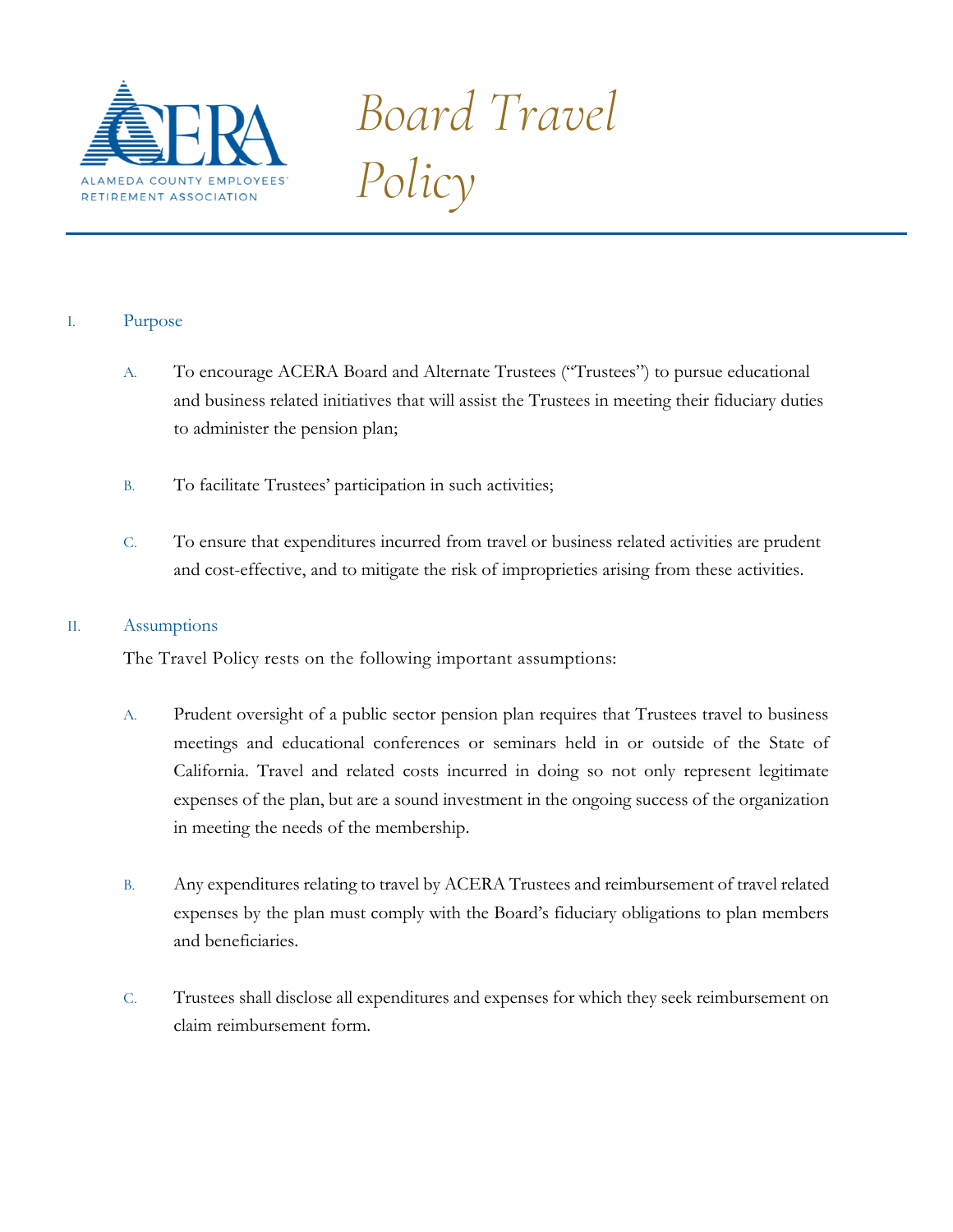#### III. Policy Guidelines

- A. ACERA Trustees are authorized to incur reasonable expenses necessary to fulfill their fiduciary or operational duties pursuant to the Trustee Education Policy, subject to the guidelines contained herein and consistent with ACERA's Conflict of Interest Policy. ACERA shall reimburse Trustees for business and travel related expenses consistent with this Travel Policy.
- B. Trustees shall ensure that all business and travel related expenses are reasonable using ACERA specific business-related expense guidelines attached as Exhibit A.
- C. Each Trustee is allotted \$15,949 for the calendar year effective January 1, 2022. The allotment for each Trustee shall automatically increase by the Consumer Price Index (CPI) for the greater San Francisco area effective January 1 of each year, subject to budgetary constraints. Staff will automatically update the Policy to reflect the new allotment and will notify the Committee of the new amount each year.
- D. Excluded from the allotted annual amount are the following educational opportunities which provide unique, high level learning opportunities for Trustees which are more expensive than typical training opportunities and in which Trustees are unlikely to participate every year:
	- 1. Half of the total expenditures of the Milken Global Institute conference. The total expenditures include conference fee, airfare, accommodation and other travel costs.
	- 2. For first time Trustees, the Wharton Portfolio Concepts and Management and CALAPRS Principles of Pension Management or comparable Wharton and CALAPRS Programs.
	- 3. The advanced Wharton and CALAPRS pension management trainings may be taken by each Trustee once every three years.
- E. Should a Trustee desire to incur business and travel-related expenses which exceed the annual allotment, the Trustee must receive approval from the Board before incurring the expense. Special consideration will be given to requests by New Trustees, who are encouraged to attend educational seminars to obtain sufficient knowledge to better prepare them to execute their fiduciary responsibilities and govern the system.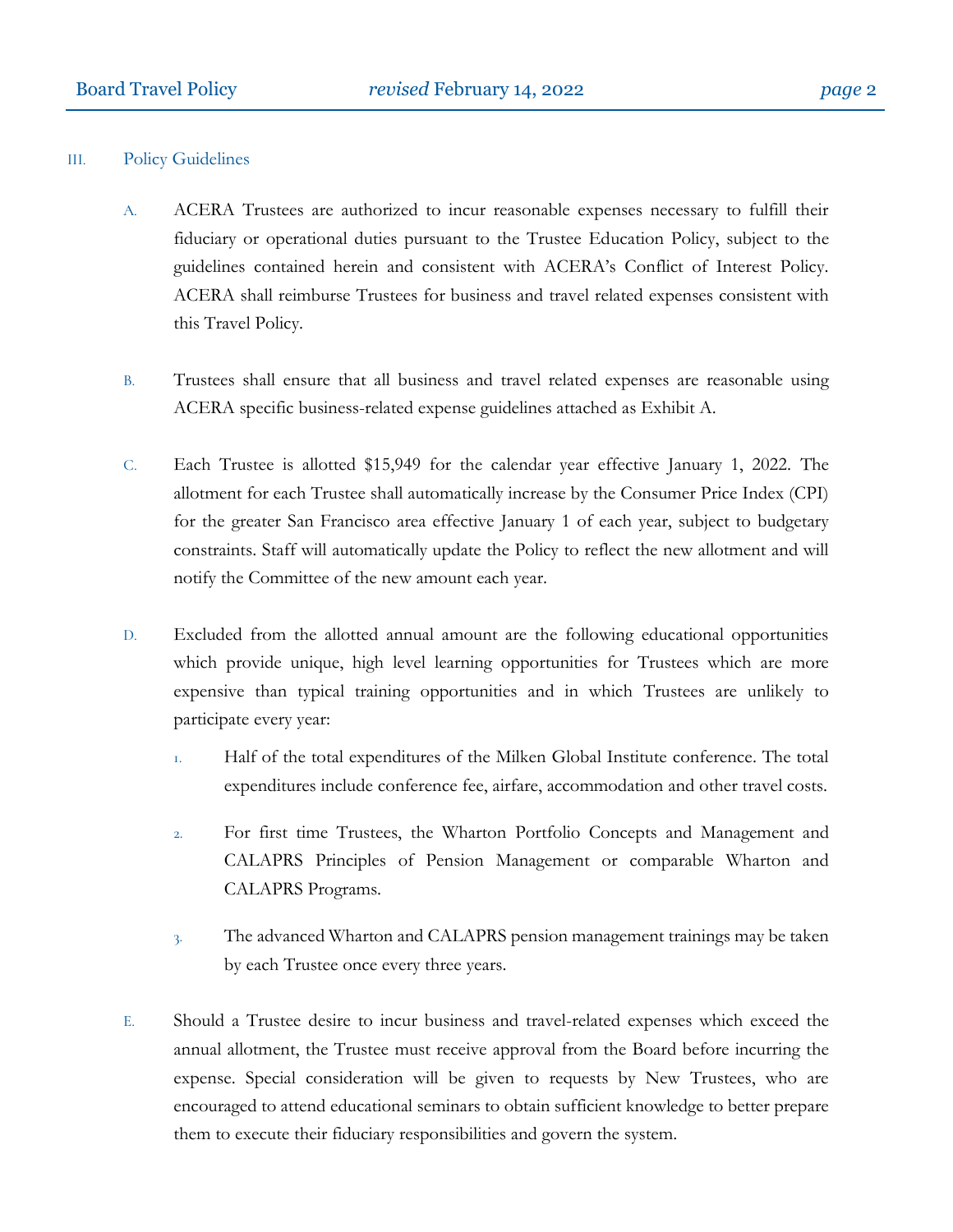- F. In light of ACERA's asset allocation to international investments, the Board may authorize travel outside the US if such a travel request is deemed to be consistent with all of the provisions in this Policy and the Conflict of Interest Policy. The Trustee shall seek approval for travel outside the US from the Board.
- G. Trustees agree to make every attempt to attend any programs for which they have signed up to avoid the loss of travel and related expenses incurred by ACERA.
- H. Reservations for airline tickets and hotel accommodations may be made through the office of the CEO.
- I. When traveling by air Trustees may extend their trip if it will result in no additional cost or a net savings to ACERA.
- J. Staff will provide each Trustee with a monthly statement listing the individual Trustee's travel and business related expenditures to date.
- K. Staff will provide the Operations Committee with a quarterly report identifying expenditures and the educational conferences that each Trustee has attended to date.

#### IV. Policy Review

The Operations Committee will review this policy every three (3) years to ensure that it remains relevant and appropriate. The Committee shall make recommendations to the Board concerning any improvements or modifications it deems necessary.

#### V. Policy History

 $\overline{a}$ 

The Board reviewed and affirmed this policy, with revisions, on November 21, 2019<sup>1</sup>.

*<sup>1</sup> The Board adopted the Board Travel Policy (then named the Travel Policy) on September 16, 1999. The Board reviewed and affirmed, with revisions, on September 20, 2001; May 19, 2005; May 18, 2006; November 9, 2006; October 18, 2007; November 19, 2009; March 18, 2010; January 20, 2011; November 8, 2012; September 19, 2013; October 16, 2014; November 12, 2015; June 22, 2017; February 15, 2018. The Board reviewed and affirmed, without revisions, on November 9, 2011 and affirmed with revisions on February 15, 2018 and on November 21, 2019. The Policy was automatically updated on February 14, 2022 to reflect the CPI adjusted travel allotment for 2022.*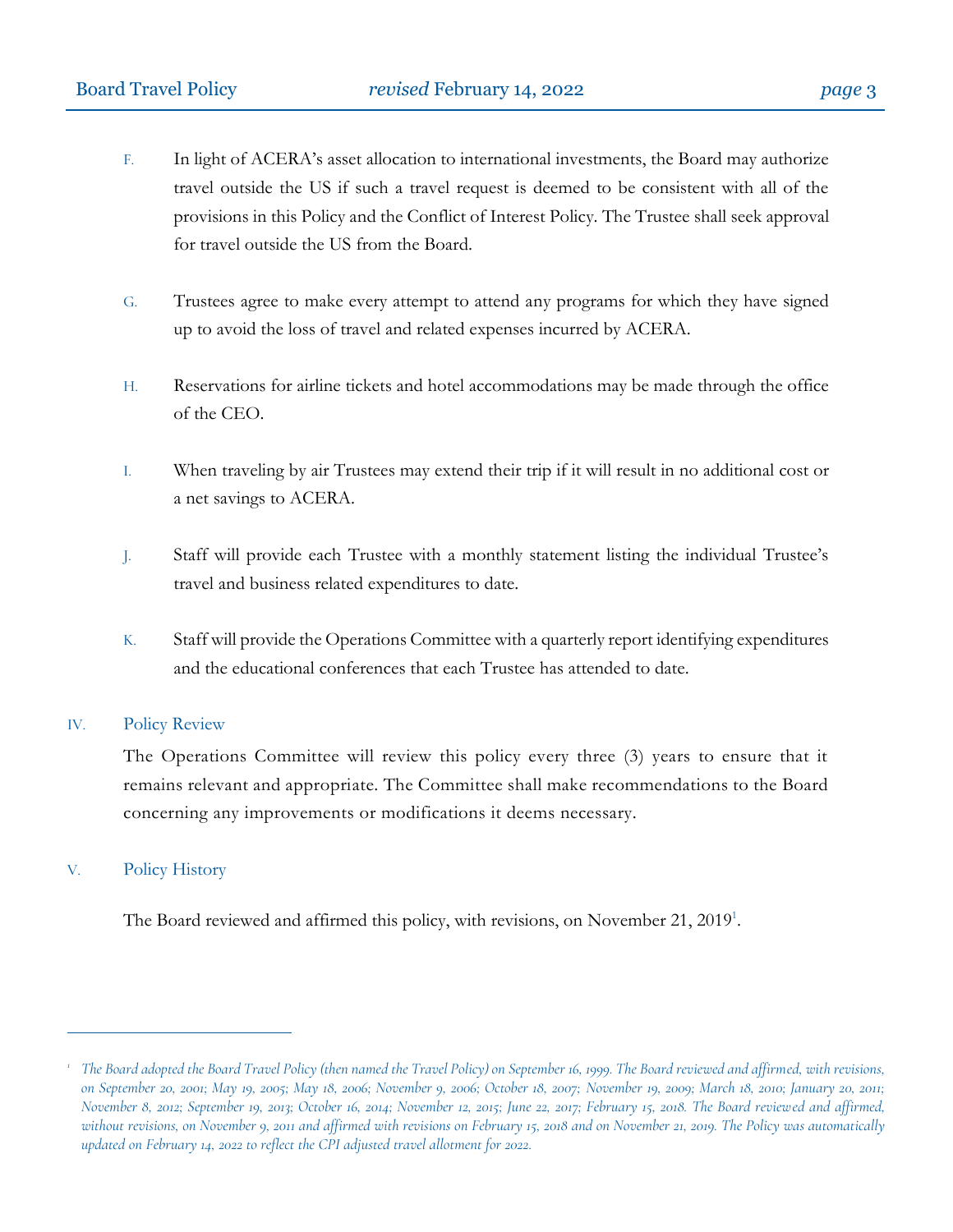

*Board Travel Policy, Exhibit A Specific Travel Guidelines for Trustees*

# I. Purpose

These guidelines summarize the procedures for authorization and reimbursement of business and travel-related expenses for Trustees.

- A. The governing principle for business and travel-related expense reimbursement is that Trustees should neither profit nor suffer monetarily as a result of acquiring education and/or conducting ACERA business.
- B. Business and travel-related expenses include costs directly paid by ACERA to either an outside vendor for transportation, lodging, and related expenses, or to Trustees for reimbursement of incidental travel costs such as meals, tips, and baggage costs, incurred during the course of acquiring Trustee education or conducting ACERA business.
- C. ACERA will neither pay for nor reimburse a Trustee for business or travel-related expenses that have been or will be paid for or reimbursed from any outside sources.
- D. Trustees are expected to follow this Board Travel Policy in a manner that minimizes expenses and fairly assigns the costs of business-related activities to ACERA.

# II. Reimbursement Request Responsibility And Requirements

- A. Trustees are required to comply with the Board Travel Policy. The Trustee requesting reimbursement or incurring the expense is responsible for ensuring all the following:
	- 1. The travel and other expenses are directly related to an approved education or business matter;
	- 2. Mileage and other reimbursement calculations are accurate; and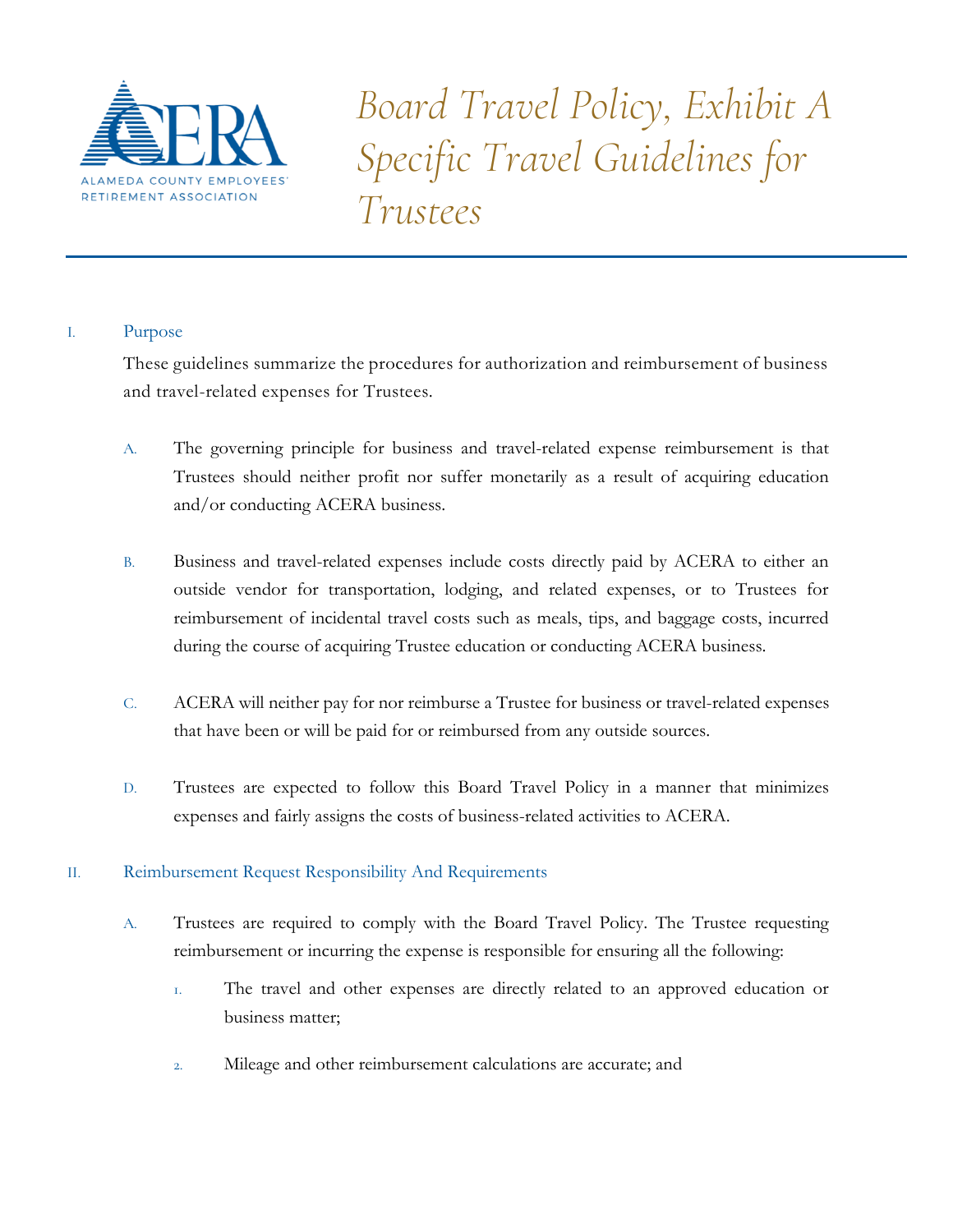- 3. Proper business justification and supporting documentation have been provided to ACERA for processing the expense.
- B. Trustees must account for all business and travel-related expenses.
	- 1. Substantiation of the expense requires the original receipts (a photo copy of the original receipt is acceptable), printed confirmation of itinerary or order confirmation if purchased on the internet, and an adequate record of each expense indicating the provider of service or product, amount, date, and location of expense.
	- 2. Submit reimbursement within 45 days of completion of travel or the date the expense was incurred. Exceptions to the 45-day timeframe will be made for extenuating circumstance (e.g., illness, emergency, or unforeseen absence).
- C. The CEO or designee is responsible for approving a Trustee's request for reimbursement by verifying the following:
	- 1. Expenses were related to an approved business matter;
	- 2. Expenses are documented as required and that the Board Travel Policy has been applied;
	- 3. Expense reports or other requests for reimbursement are mathematically accurate; and
	- 4. The applicability of any exceptions.

# III. General Expense Provisions

- A. ACERA will reimburse tips or gratuities for travel and business services such as meals, baggage handling and storage, ground transportation and hotel services. Reasonable and customary tips for meals are 15-18% of the bill. Tips for other services will be in amounts that are reasonable and customary for the service rendered.
- B. ACERA will not provide, pay for, or make reimbursements for the travel-related expenses of companions or spouses who accompany a Trustee on ACERA business.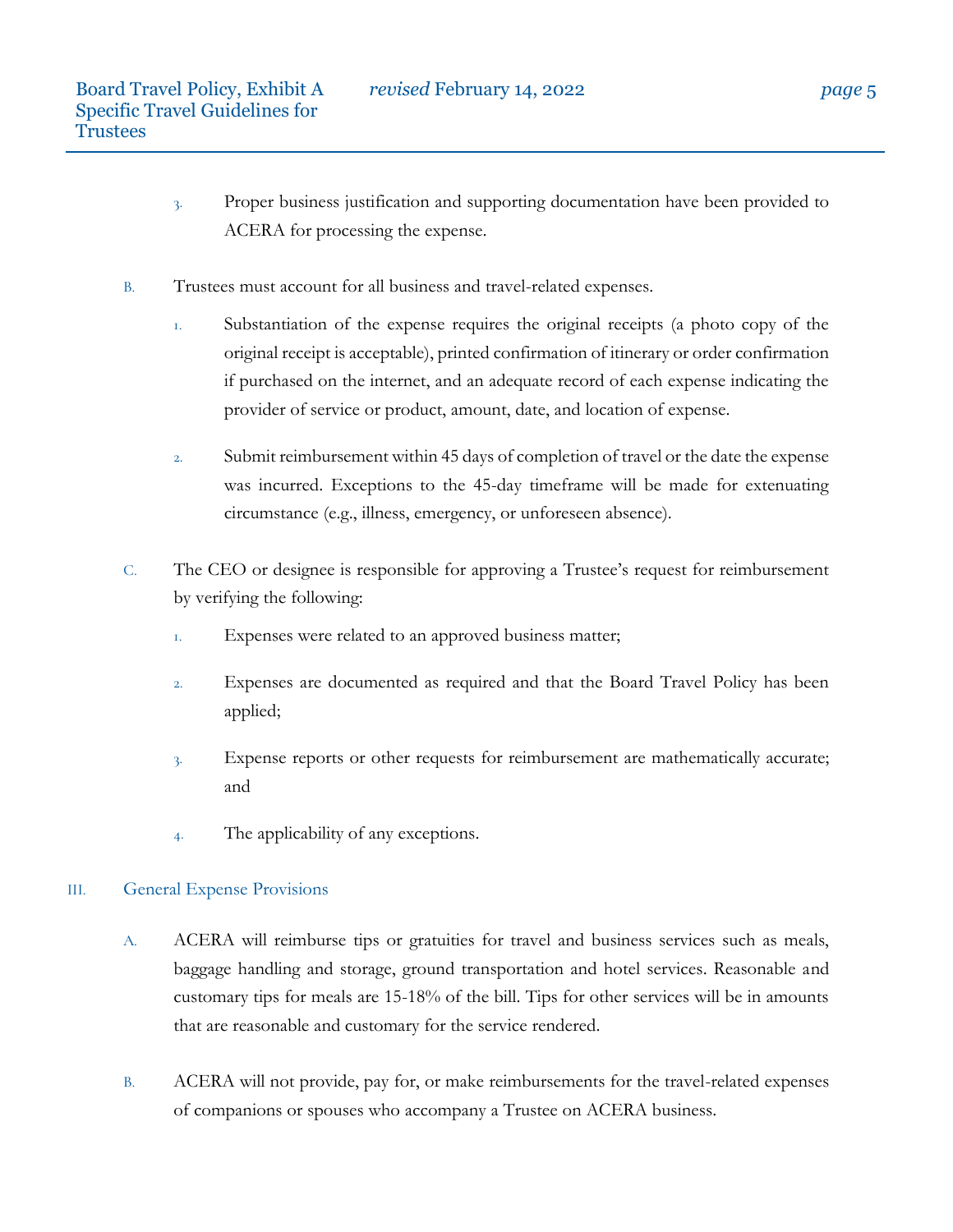- C. ACERA will not reimburse or pay for personal items or services unrelated to a valid business or educational purpose.
- D. At no time, and under no circumstances, stated or unstated in this Board Travel Policy, will ACERA reimburse or pay for alcoholic beverages.

# IV. Automobile, Shuttle, Taxi and Alternative Transportation

- A. Generally,
	- 1. Trustees will select a reasonable and cost effective means of transportation such as personally owned vehicles, rental cars, taxis, shared economy options (e.g., Uber or Lyft), Bay Area Regional Transit (BART), Alameda County (AC) Transit and other forms of public transportation.
	- 2. Trustees shall maintain receipts to obtain reimbursements. Fees for transportation, parking and tolls are all reimbursable.
	- 3. ACERA will not reimburse for parking tickets, fines for moving violations, vehicle towing charges, or auto repairs and maintenance.
- B. Personally Owned Automobiles (POV)
	- 1. Trustees may only use their POV for ACERA business if they are in possession of both a valid driver's license and maintain current comprehensive auto insurance, including liability limits that match those carried by ACERA's vehicle insurance policy. If not, the Trustee is not authorized to drive for ACERA business travel.
	- 2. Trustees may use their POV instead of flying if they provide documentation that the cost of using a POV is comparable to flying and, if needed, airport transportation and rental car charges at the final location.
	- 3. Reimbursement for mileage is based on the Internal Revenue Service's (IRS) business standard mileage rate. ACERA will only reimburse mileage for the most reasonably direct route (given traffic and other constraints) driven solely for business purposes.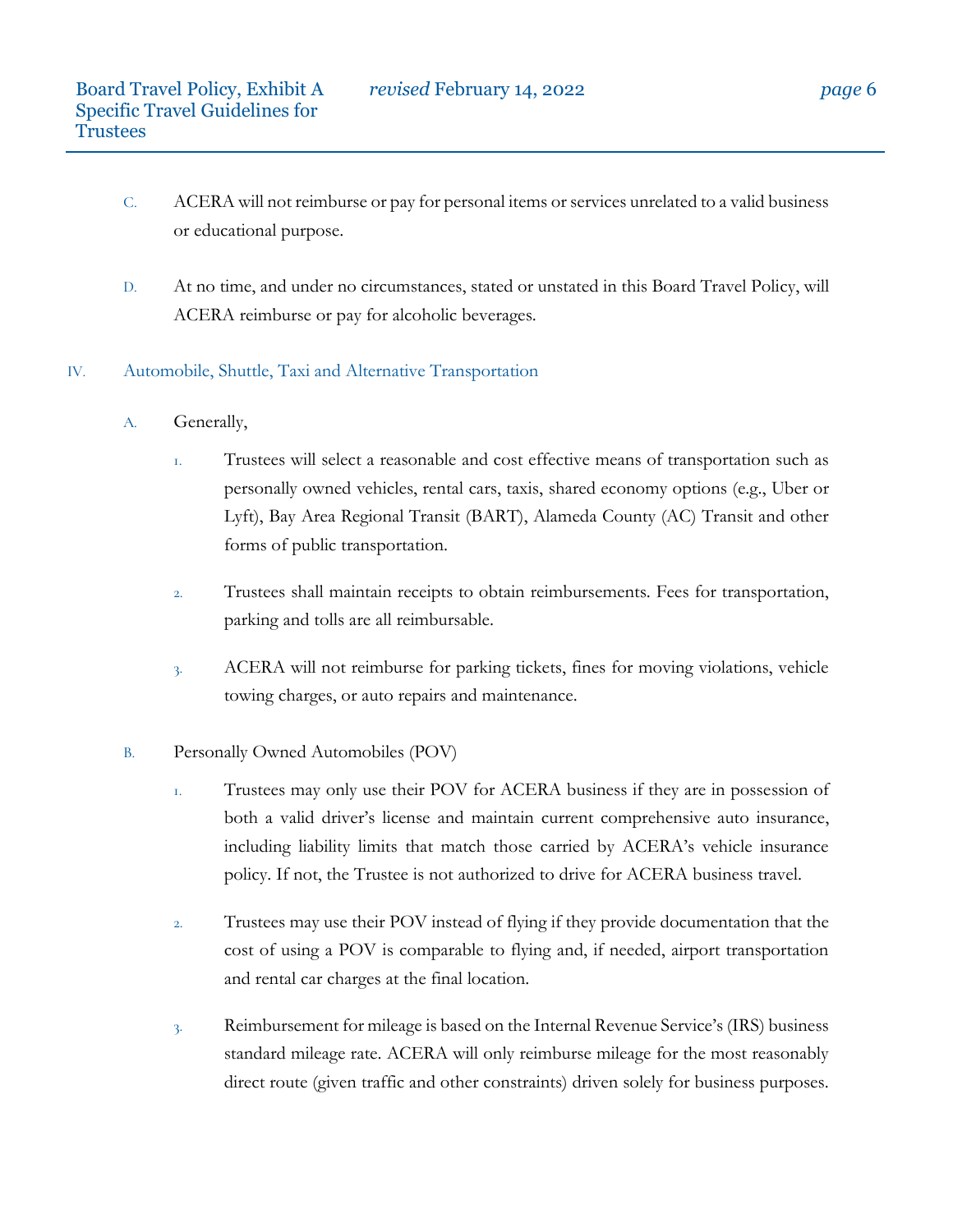- C. Mileage Expenses
	- 1. To receive reimbursement for mileage, Trustees must complete an expense report specifying the purpose of the trip, point of origin, destination and date of trip. Trustees shall submit a documented route through a mapping service to verify the mileage.
	- 2. Mileage shall ordinarily be computed one of the following two ways, depending upon the circumstance: a) Between the Trustee's office and the common carrier or destination (if Trustee left for travel from the workplace); or b) Between the Trustee's residence and the common carrier or destination (if Trustee left from his or her residence).
- D. Rental Car Travel (Domestic and Foreign)
	- 1. Rental cars are authorized only when another form of ground transportation is either unavailable or would create an unreasonable hardship for the Trustee. Trustees shall rent cars that are economical and reasonable.
	- 2. Rental vehicles for ACERA business purposes are subject to the following conditions:
		- a. All drivers of rental vehicles must be over the age of 25 unless pre-approved by the CEO or designee.
		- b. ACERA's automobile insurance provides liability coverage, but does not provide coverage for any physical damage to the automobile. Collision insurance coverage provided by the rental agency is required for all vehicles.
		- c. If a rental vehicle is required for travel outside the United States, the Trustee is required to contact ACERA's Legal Department or Administration Department to ensure the agency's automobile insurance policy coverage is in force at the foreign destination.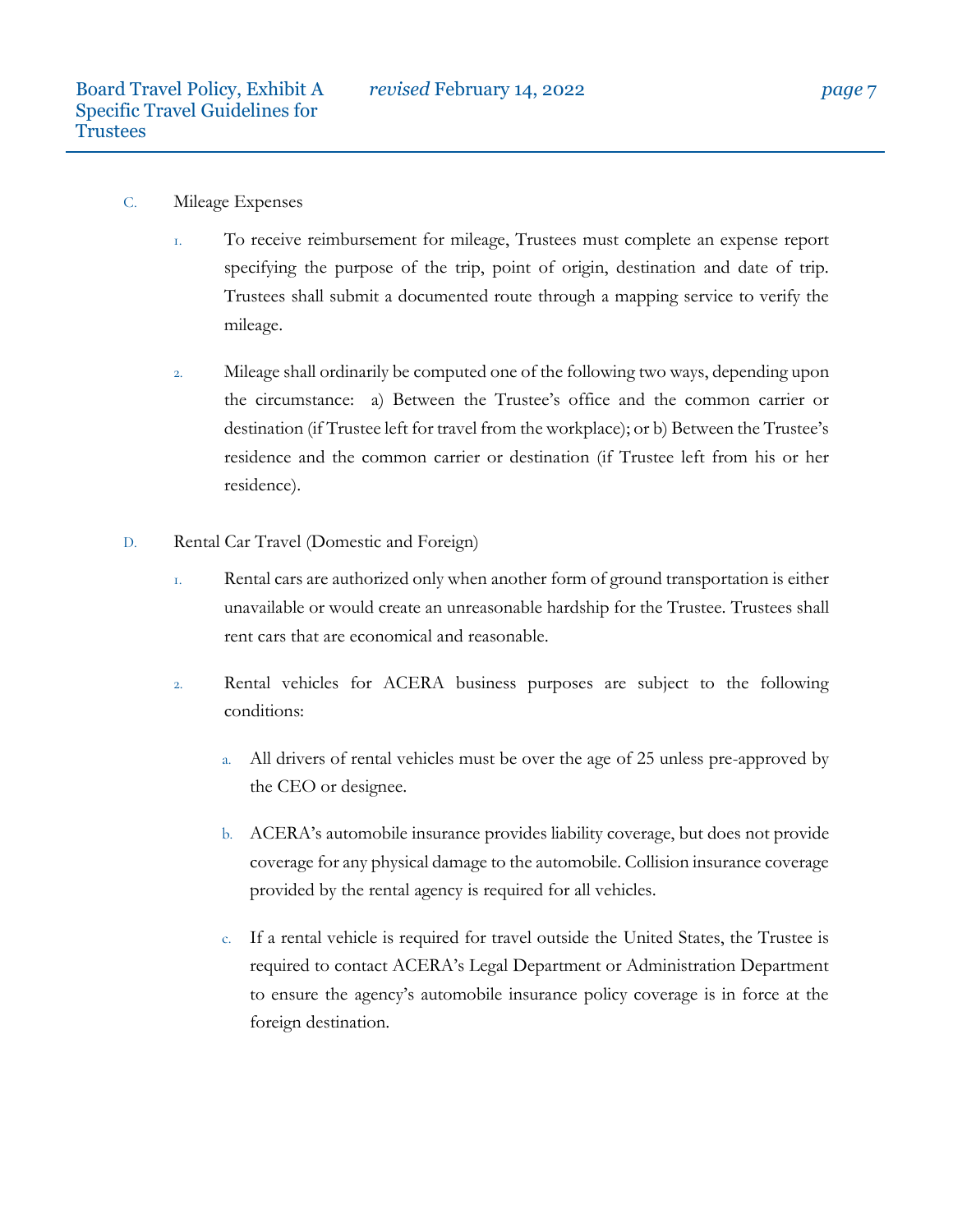- d. Any accident involving a rental vehicle must be reported in writing within 24 hours to both the car rental agency and the CEO or designee except in cases of injury rendering the ACERA Trustee unable to report within 24 hours.
- 3. Trustees are required to cooperate in the investigation of any accident involving their rental car.

# V. Airline Travel

A. Airline Fares

Airfares should be the most economical that are reasonable under the circumstances regardless of whether ACERA purchases the tickets or Trustees purchase their own airline tickets.

### B. Baggage and Lost Luggage/Items

The airline charge for one checked bag is a reimbursable business expense. Charges for more than one bag will be reimbursable under the following circumstances:

- 1. The Trustee is transporting ACERA business and/or conference materials; or
- 2. The Trustee is on a travel period longer than 3 days or is traveling internationally.

ACERA does not purchase or maintain insurance coverage for lost luggage or the personal belongings of Trustees while on ACERA business travel.

# C. Parking or Other Forms of Transportation for the Airport

Airport or other business parking will be reimbursed. Trustees are urged to seek cost effective transportation to and from the airport such as shuttles or other public transportation.

# VI. Lodging

A. Generally: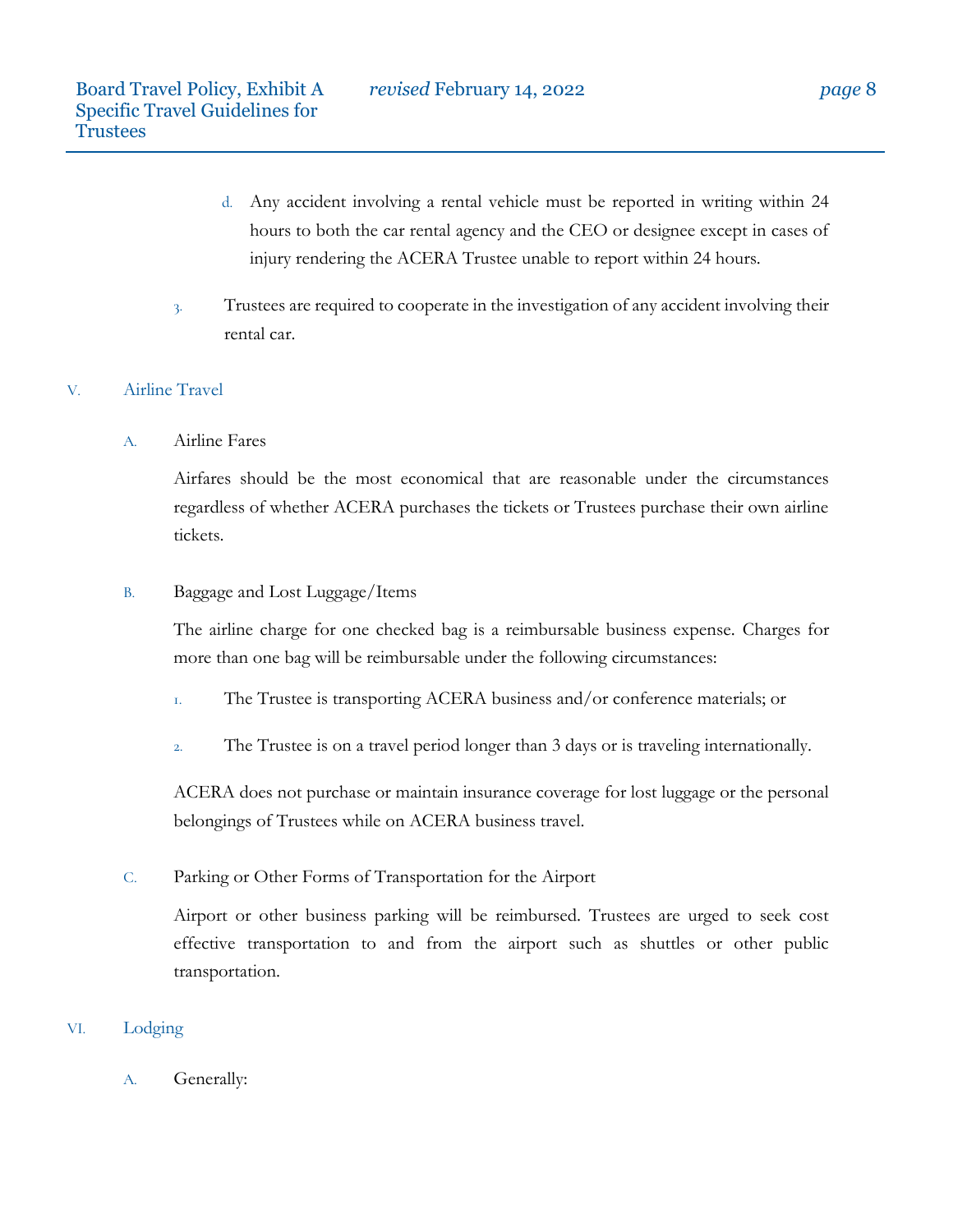- 1. ACERA will directly pay for or reimburse for lodging expenses for a standard room during ACERA-related travel, which could also include an upgraded room where there is no increased cost.
- 2. ACERA will reimburse for business related services such as Wi-Fi connection, printing, and faxing when such expenses are incurred for authorized business travel.
- 3. If paying with a personal credit card, the Trustee must present an itemized hotel bill for reimbursement of lodging expenses.
- B. Cancellations
	- 1. ACERA will pay for costs incurred as a result of a hotel room cancellation only under extenuating circumstances such as illness or emergency.
	- 2. A written explanation for the cancellation verified by the CEO or designee must be submitted to the Fiscal Service Department within 15 days of the cancellation.
- C. "No-Show" Charges
	- 1. Trustees are responsible for requesting a refund from the hotel for a "no show" charge regardless of whether ACERA or the Trustee made the reservation.
	- 2. In the case of flight delays or cancellations which are outside of a Trustee's control, ACERA will reimburse for additional expenses incurred to continue travel, such as rebooking fees or increased airfares.

# VII. Meals For Business Meetings While Traveling

- A. Trustee only Business Meals
	- 1. ACERA will reimburse for meals during business-related travel (as distinguished from local business meals covered below in Section VIII) at a rate not to exceed \$100 per person, per day. Receipts for all meals are required.
	- 2. As a general rule, Trustees are not expected to incur personal expense for meals while attending conferences, training workshops, and similar activities. If meals are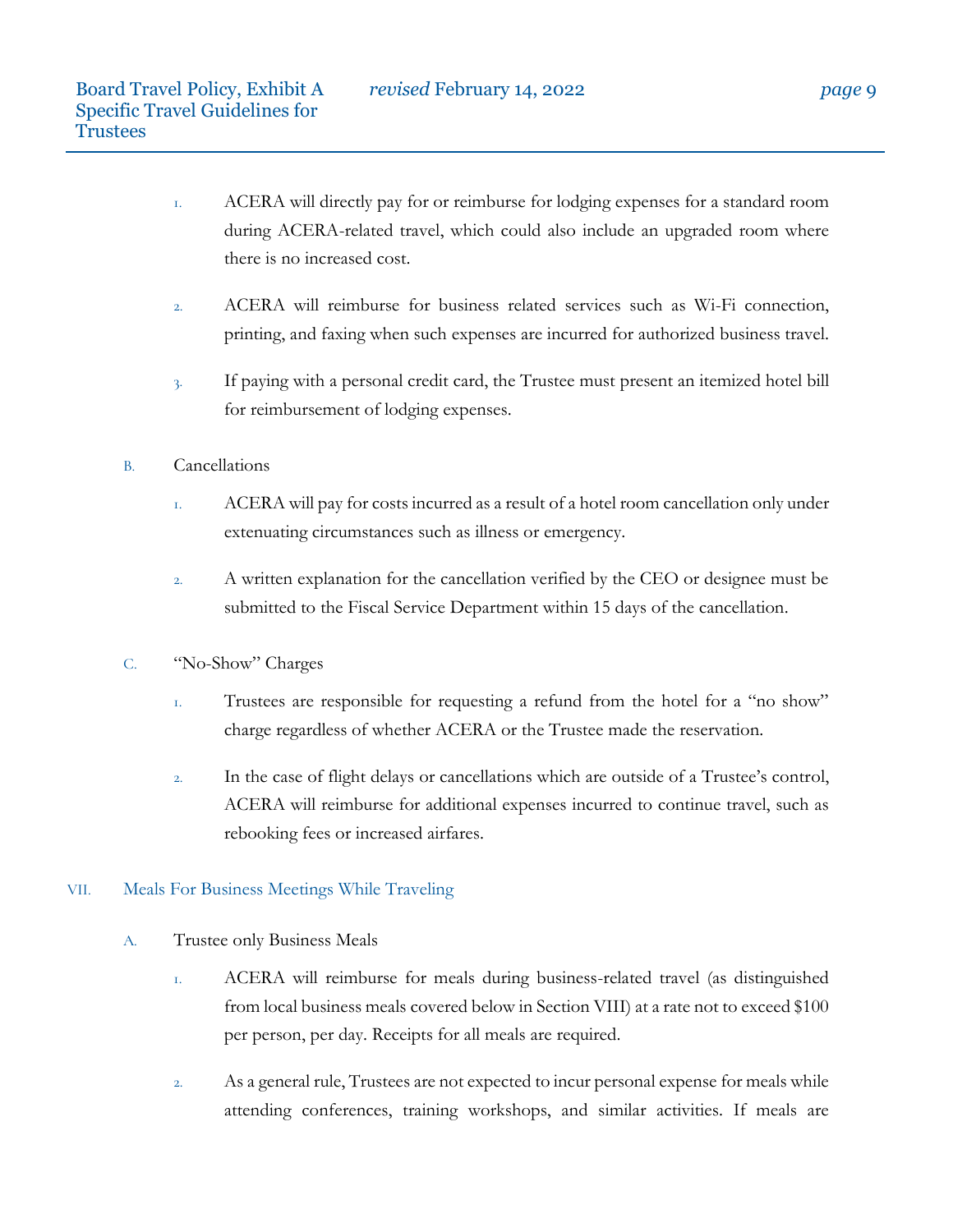provided and paid for as part of the cost of attendance, Trustee should exercise fiduciary responsibility and make a reasonable adjustment to the \$100 a day meal allowance. If, however, dietary restrictions prevent consumption of provided meals, no adjustment in the meal allowance is expected.

- B. Business Meals for Others
	- 1. Trustees may pay for the meals of other ACERA Trustees as part of a businessrelated meeting.
	- 2. ACERA will also reimburse Trustees for meals paid for on behalf of other meeting attendees so long as the meal is for an ACERA business purpose.
	- 3. The receipt submitted by the Trustee must include the business justification for the expense and the names of all meal recipients and their affiliation with ACERA.

# VIII. Meals For Business Meetings When Not Traveling

- A. Trustee Only Business Meals
	- 1. ACERA will reimburse Trustees for meals incurred as part of a meeting only where the primary purpose of the meeting is to conduct ACERA business and there is a valid business need to meet over the meal.
	- 2. The receipt submitted by the Trustee must include the name of each meal recipient and the business purpose for purchasing the meal for the others. Meals under this circumstance should not exceed twenty-five dollars (\$25) each for breakfast and lunch and fifty dollars (\$50) for dinner per person.
- B. Trustee Only Meals at Local Conferences, Seminars, Workshops, etc.
	- 1. ACERA will reimburse Trustees for the cost of their meals when attending a local conference, seminar, workshop, presentation, or other similar group meeting when it extends through the usual mealtime.